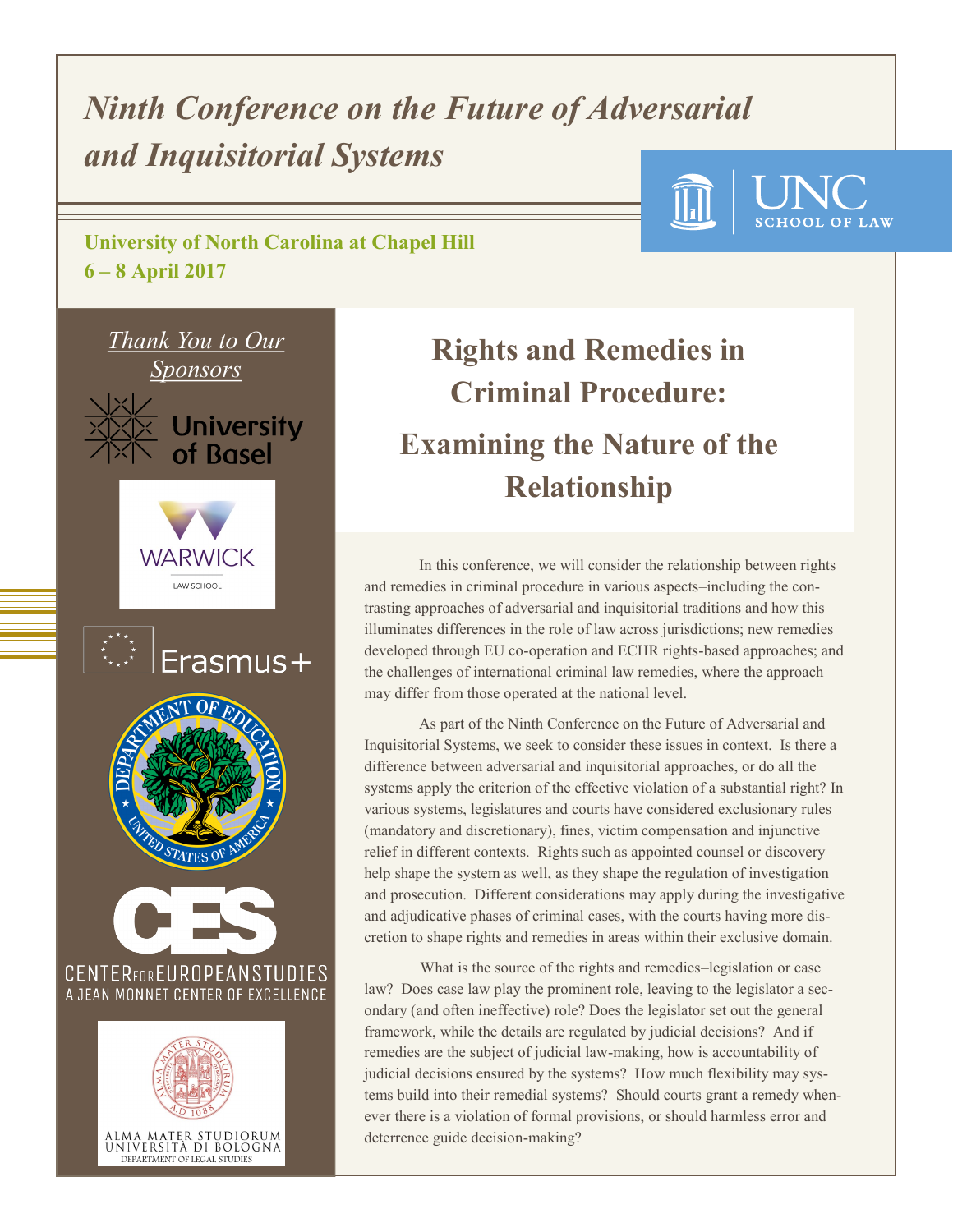*Pre-conference for Young Scholars*

1:00 p.m. - 2:00 p.m. Panel One: Rights and Remedies in the Digital Age

2:00 p.m. - 2:30 p.m. Break

2:30 p.m. - 4:00 p.m. Panel Two: The Practical Value of Exercising Rights Outside the Trial Framework

#### **FRIDAY, APRIL 7**

10:00 a.m. - 12:00 p.m. Panel One: Transnational Rights and Remedies: Extraterritorial Jurisdiction over Foreign Companies

12:00 p.m. - 1:30 p.m. Lunch

1:30 p.m. - 3:30 p.m.

Panel Two: Comparative Approaches to Rights and Remedies in a Time of Austerity

#### **SATURDAY APRIL 8**

10:00 a.m. – 12:00 p.m. Panel Three: The Comparative Rationale of Prophylactic Rules – The Exclusion of Evidence Through Mandatory and Discretionary Rules, Judicially Created or Enshrined in Legislation and Codes.

### **THURSDAY, APRIL 6: THURSDAY, APRIL 6 Pre-Conference for Young Scholars**

#### **PANEL ONE: RIGHTS AND REMEDIES IN THE DIGITAL AGE**

- **Sharda Ramdewor**, Doctoral Researcher, School of Law, University of Warwick
	- Using Body Worn Video as evidence to combat disproportionate stop and searches/frisks.
- **Dario Stagno**, Research and Teaching Assistant, Law Faculty, University of Basel
	- "Your car knows what you did last summer should officials know too?" Discussing the rights and remedies in criminal procedure with regard to digital evidence in Swiss law.
- *Moderator*: **Richard E. Myers II**, Henry Brandis Distinguished Professor of Law, UNC School of Law

#### **PANEL TWO: THE PRACTICAL VALUE OF EXERCIS-ING RIGHTS OUTSIDE THE TRIAL FRAMEWORK**

- **Eisha Jain**, Assistant Professor of Law, UNC School of Law
	- Commodified Criminal Justice; discussing the effectiveness the right to counsel in a world where plea bargaining is subject to a schedule of sentencing discounts.
- **David Mühlemann**, Research and Teaching Assistant, Law Faculty, University of Basel
	- Corporate internal investigations and the privilege against self-incrimination – Do Swiss employees only have a right or also a remedy?
- **Divya Sukumar**, Ph.D. Student, Department of Psychology, University of Warwick
	- "Strategic Disclosure of Evidence in Police Interviews: Implications for Suspects and their Lawyers"
- *Moderator*: **Jacqueline S. Hodgson**, Professor and Director, Criminal Justice Centre, School of Law, University of Warwick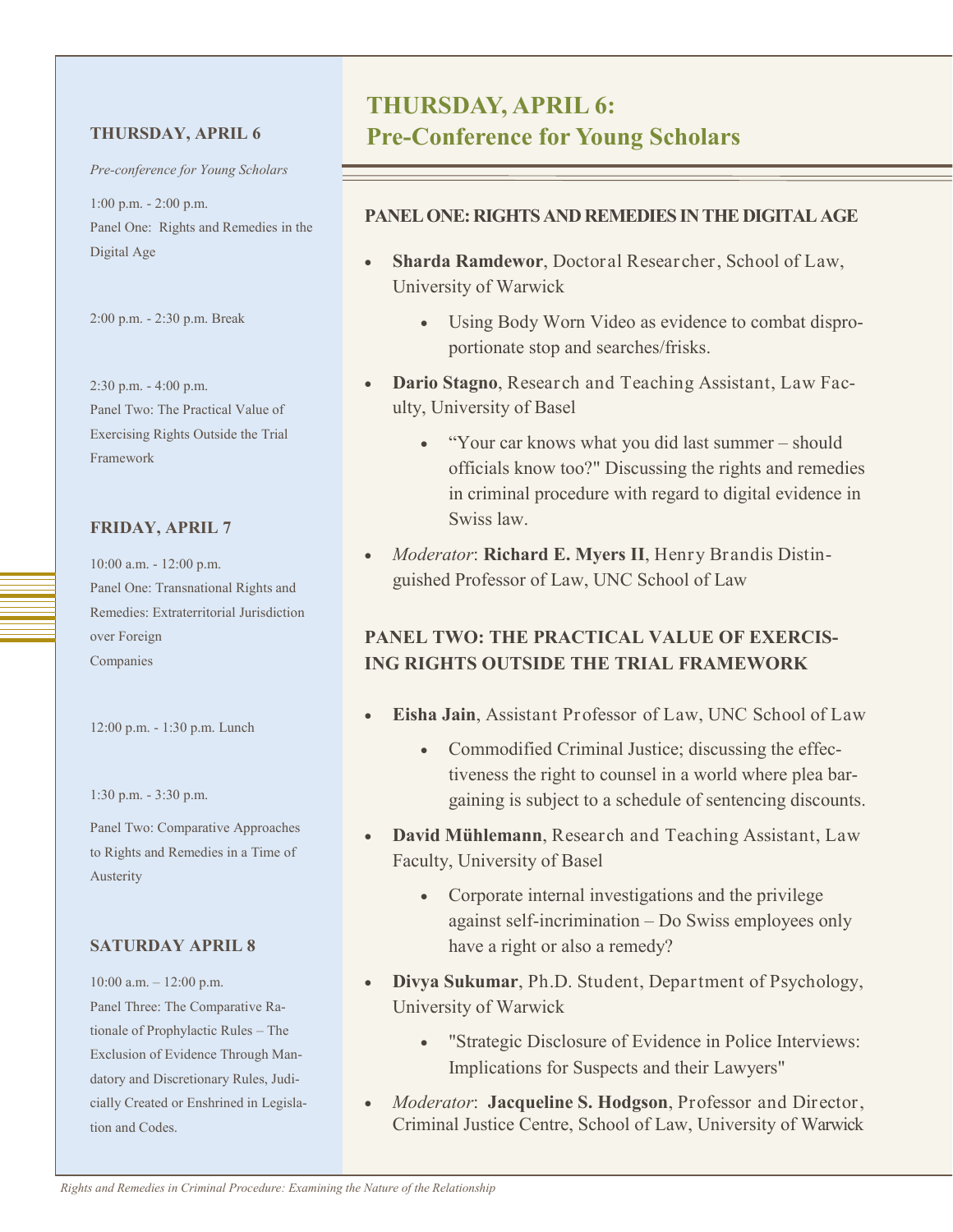# **FRIDAY, APRIL 7: Conference, Day One**

### **PANEL ONE: TRANSNATIONAL RIGHTS AND REMEDIES: EXTRATERRITORIAL JURIS-DICTION OVER FOREIGN COMPANIES**

- **Sabine Gless**, Faculty of Law, University of Basel
- **Sara Beale**, Charles L. B. Lowndes Professor of Law, Duke Law
- **Krista Nadakavukaren Schefer**, Acting Director, Centre for Human Rights Studies, University of Zurich

This panel focuses on the relationship between rights and remedies in transnational criminal cases involving private actors. Public concern about the accountability of corporations and their managers has given rise to initiatives aimed at holding corporate actors accountable for certain rights violations committed in their business activities. At the international level, the UN Human Rights Council adopted the Guiding Principles on Business and Human Rights (UNHRC 17/4 of 16 June 2011, so-called *Ruggie Principles*). In Europe, the EU obliges Member States to report on human rights compliance (2014/95/EU EU Accounting Directive). NGOs in the U.S. are also pushing for a reporting obligation flanked with criminal penalties. But basically these "global rights" still lack remedies at the national level. Therefore, the focus of litigants has shifted to the general criminal and civil liability for companies and CEOs for offenses committed abroad. While German courts have accepted jurisdiction in a tort claim against a German retailer for alleged extraterritorial human rights violations, granting legal aid to the families of those killed when a main supplier's factory burned, U.S. courts appear to be retreating from a once farreaching jurisdiction. For example, in *Daimler AG v. Bauman et al.,* the U.S. Supreme Court rejected a claim by Argentinian residents against Californian contacts of a Daimler subsidiary. Those litigants alleged that Daimler's Argentinian subsidiary collaborated with state security forces to detain, kidnap and kill the plaintiffs or those closely related to them in Argentina's 'Dirty War' of 1976-83.

### **PANEL TWO: COMPARATIVE APPROACHES TO RIGHTS AND REMEDIES IN A TIME OF AUSTERITY**

- **Jacqueline Hodgson**, Professor and Director, Criminal Justice Centre, School of Law, University of Warwick
- **Michele Caianiello**, Professor, Department of Legal Studies, University of Bologna
- **Silvia Allegrezza**, Director of the Master in European Law, University of Luxembourg
- **Raphäele Parizot**, Professor**,** Paris Nanterre University

In this panel, we consider the different approaches of adversarial and inquisitorial procedural traditions to the guaranteeing of rights, and how the rise of managerialism and reduced budgets has impacted these guarantees in theory and in practice.

A. Rights are protected in different ways. In a party-based adversarial procedural model, (positive) fair